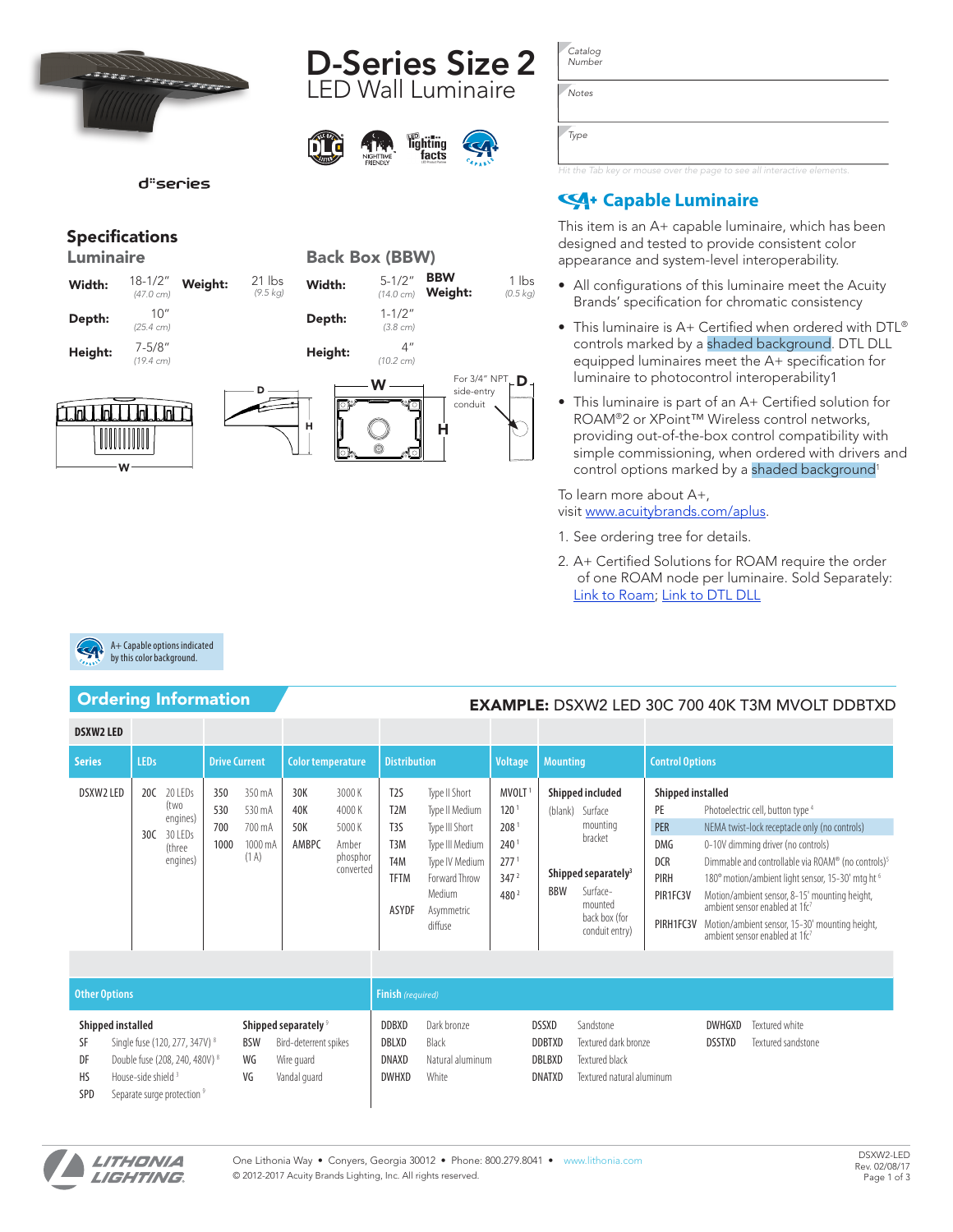# Accessories

| Ordered and shipped separately. |                                                 |  |  |  |  |  |  |  |  |
|---------------------------------|-------------------------------------------------|--|--|--|--|--|--|--|--|
| DLI 127F 1.5 JU                 | Photocell - SSL twist-lock (120-277V) 10        |  |  |  |  |  |  |  |  |
| DLI 347F 1.5 CUL JU             | Photocell - SSL twist-lock (347V) <sup>10</sup> |  |  |  |  |  |  |  |  |
| DI 1480F 1.5 CUL JU             | Photocell - SSL twist-lock (480V) <sup>10</sup> |  |  |  |  |  |  |  |  |
| <b>DSHORT SBK U</b>             | Shorting cap <sup>10</sup>                      |  |  |  |  |  |  |  |  |
| <b>DSXWHS U</b>                 | House-side shield (one per light engine)        |  |  |  |  |  |  |  |  |
| <b>DSXWBSW U</b>                | Bird-deterrent spikes                           |  |  |  |  |  |  |  |  |
| DSXW2WG U                       | Wire quard accessory                            |  |  |  |  |  |  |  |  |
| DSXW2VG U                       | Vandal quard accessory                          |  |  |  |  |  |  |  |  |
| DSXW2BBW<br>DDBXD U             | Back box accessory<br>(specify finish)          |  |  |  |  |  |  |  |  |

## NOTES

- 1 MVOLT driver operates on any line voltage from 120-277V (50/60 Hz). Specify 120, 208, 240 or 277 options only when ordering with fusing (SF, DF options), or photocontrol (PE option).
- 2 Available with 30 LED/700mA options only (DSXW2 LED 30C 700). DMG option not available.
- 3 Also available as a separate accessory; see Accessories information.
- 4 Photocontrol (PE) requires 120, 208, 240 or 347 voltage option. Not available with motion/ambient light sensors (PIR or PIRH).
- 5 Specifies a ROAM® enabled luminaire with 0-10V dimming capability; PER option required. Not available with 347V, 480V or PIRH. Additional<br>hardware and services required for ROAM® deployment; must be purchased separately. 6 Specifies th[e Sensor Switch SBGR-6-ODP c](http://www.sensorswitch.com/DataSheets/SBGR-6&10-ODP.pdf)ontrol; se[e Outdoor Control Technical Guide f](http://acuitybrands.dirxion.com/outdoorcontrols/app.php?RelId=6.7.0.19.2)or details. Includes ambient light sensor. Not available<br>with "PE" option (button type photocell) or DCR. Dimming driver standard.
- PIR and PIR1FC3V specify th[e SensorSwitch SBGR-10-ODP c](http://www.sensorswitch.com/DataSheets/SBGR-6&10-ODP.pdf)ontrol; PIRH and PIRH1FC3V specify th[e SensorSwitch SBGR-6-ODP c](http://www.sensorswitch.com/DataSheets/SBGR-6&10-ODP.pdf)ontrol; see<br>[Motion Sensor Guide f](http://www.acuitybrandslighting.com/library/ll/documents/specsheets/motion-sensor-guide.pdf)or details. Dimming driver standard. Not available with PER5 or PER7. Separate on/off required.
- 8 Single fuse (SF) requires 120, 277 or 347 voltage option. Double fuse (DF) requires 208, 240 or 480 voltage option.
- 9 See the electrical section on page 2 for more details.
- 10 Requires luminaire to be specified with PER option. Ordered and shipped as a separate line item.

*For more control options, visit [DTL](http://www.acuitybrands.com/products/controls/dtl) and [ROAM](http://www.acuitybrands.com/products/controls/roam) online.*

# Performance Data

### Lumen Output

Lumen values are from photometric tests performed in accordance with IESNA LM-79-08. Data is considered to be representative of the configurations shown, within the tolerances allowed by Lighting Facts. Contact factory for performance data on any configurations not shown here.

| <b>LEDs</b><br><b>Current</b><br>$\mathsf{G}$<br>LPW<br><b>Watts</b><br>LPW<br>$\, {\bf B}$<br><b>LPW</b><br>U<br>$\mathsf{G}$<br>LPW<br>$\mathsf B$<br>U<br><b>Lumens</b><br>$\mathsf B$<br>G<br>Lumens<br>U<br>$\mathsf{G}$<br><b>Lumens</b><br>$\mathsf{B}$<br><b>Lumens</b><br>U<br><b>Type</b><br>(mA)<br>T <sub>2S</sub><br>69<br>2,783<br>111<br>$\mathbf{1}$<br>120<br>$\mathbf{1}$<br>1,720<br>$\mathbf{1}$<br>$\mathbf{1}$<br>$\mathbf 0$<br>$\mathbf{1}$<br>2,989<br>$\mathbf{0}$<br>3.007<br>$\mathbf{1}$<br>$\mathbf{0}$<br>120<br>1<br>$\Omega$<br>1<br>T <sub>2</sub> M<br>1.673<br>67<br>2,708<br>2,908<br>116<br>2,926<br>$\mathbf{0}$<br>$\mathbf{1}$<br>117<br>0<br>1<br>$\mathbf 0$<br>108<br>$\mathbf{1}$<br>$\mathbf{0}$<br>$\mathbf{1}$<br>$\mathbf{1}$<br>1<br>$\mathbf{1}$<br>1<br>68<br>T <sub>3</sub> S<br>2,748<br>110<br>2,951<br>118<br>2,970<br>$\mathbf{1}$<br>$\mathbf 0$<br>$\mathbf{1}$<br>119<br>1,698<br>0<br>0<br>1<br>$\mathbf{1}$<br>$\mathbf 0$<br>$\mathbf{1}$<br>$\mathbf{0}$<br>$\mathbf{1}$<br>$\mathbf{1}$<br><b>25W</b><br>350 mA<br>69<br>T <sub>3</sub> M<br>2,793<br>$\mathbf{1}$<br>$\mathbf{1}$<br>112<br>2,999<br>$\mathbf{1}$<br>120<br>3,018<br>$\mathbf{1}$<br>0<br>$\mathbf{1}$<br>121<br>1.726<br>0<br>$\mathbf{1}$<br>$\mathbf 0$<br>$\mathbf{0}$<br>$\mathbf{1}$<br>1<br>T <sub>4</sub> M<br>2,756<br>118<br>2,978<br>$\mathbf{1}$<br>$\mathbf{1}$<br>1,703<br>68<br>$\mathbf{1}$<br>$\mathbf 0$<br>$\mathbf{1}$<br>110<br>2,959<br>$\mathbf{1}$<br>$\mathbf 0$<br>$\mathbf{1}$<br>$\mathbf 0$<br>119<br>0<br>$\mathbf{0}$<br>1<br>68<br><b>TFTM</b><br>2,754<br>2,957<br>118<br>2,975<br>$\mathbf{1}$<br>0<br>$\mathbf{1}$<br>119<br>1,701<br>0<br>0<br>1<br>$\mathbf{1}$<br>$\mathbf 0$<br>$\mathbf{1}$<br>110<br>$\mathbf{1}$<br>$\mathbf{0}$<br>$\mathbf{1}$<br>T <sub>2</sub> S<br>$\mathbf{1}$<br>120<br>$\mathbf{1}$<br>$\mathbf{1}$<br>68<br>4,029<br>$\mathbf{1}$<br>$\mathbf{0}$<br>$\mathbf{1}$<br>112<br>4,327<br>$\mathbf{1}$<br>$\mathbf{0}$<br>4,354<br>$\mathbf{1}$<br>$\mathbf{0}$<br>121<br>1,698<br>0<br>$\mathbf{0}$<br>T <sub>2</sub> M<br>3,920<br>$\mathbf{1}$<br>117<br>$\mathbf{1}$<br>$\theta$<br>$\overline{1}$<br>118<br>$\mathbf{0}$<br>$\mathbf{1}$<br>69<br>$\mathbf{1}$<br>$\mathbf{0}$<br>$\mathbf{1}$<br>109<br>4,210<br>$\mathbf{1}$<br>$\mathbf{0}$<br>4,236<br>1,726<br>T <sub>3</sub> S<br>3,979<br>$\mathbf{1}$<br>$\mathbf{1}$<br>111<br>$\mathbf{1}$<br>$\mathbf{1}$<br>119<br>$\mathbf{1}$<br>$\mathbf{0}$<br>$\mathbf{1}$<br>1,720<br>$\mathbf{1}$<br>69<br>$\mathbf{0}$<br>4,272<br>$\mathbf{0}$<br>4,299<br>119<br>$\mathbf{0}$<br>36W<br>530 mA<br>T3M<br>4,044<br>112<br>4,342<br>$\mathbf{1}$<br>$\overline{2}$<br>121<br>$\mathbf{1}$<br>$\Omega$<br>$\overline{2}$<br>121<br>1,701<br>$\mathbf{0}$<br>$\mathbf{0}$<br>$\mathbf{1}$<br>68<br>$\mathbf{1}$<br>$\mathbf{0}$<br>$\mathbf{1}$<br>$\mathbf{0}$<br>4,369<br>T4M<br>3,990<br>$\mathbf{1}$<br>$\mathbf{1}$<br>4,284<br>$\mathbf{1}$<br>$\mathbf{1}$<br>119<br>$\mathbf{1}$<br>$\mathbf{1}$<br>$\mathbf{1}$<br>68<br>$\mathbf{0}$<br>111<br>$\mathbf{0}$<br>4,311<br>$\theta$<br>120<br>1,703<br>$\mathbf{0}$<br>$\mathbf{0}$<br>20C<br><b>TFTM</b><br>$\mathbf{1}$<br>119<br>4,307<br>$\mathbf{1}$<br>$\mathbf{1}$<br>67<br>3,986<br>$\mathbf{1}$<br>$\mathbf{0}$<br>$\mathbf{1}$<br>111<br>4,281<br>$\mathbf{1}$<br>$\mathbf{0}$<br>$\theta$<br>120<br>1,673<br>$\mathbf{1}$<br>$\mathbf{0}$<br>$\mathbf{1}$<br>69<br>T <sub>2</sub> S<br>$\mathbf{1}$<br>5,130<br>$\mathbf{1}$<br>$\mathbf 0$<br>$\mathbf{1}$<br>109<br>5,509<br>$\mathbf{1}$<br>$\mathbf{0}$<br>117<br>5,544<br>$\mathbf{1}$<br>$\mathbf{0}$<br>$\mathbf{1}$<br>118<br>2,473<br>$\mathbf{0}$<br>1<br>1<br>$(20$ LEDs)<br>T <sub>2</sub> M<br>4,991<br>106<br>114<br>$\overline{2}$<br>67<br>$\mathbf 0$<br>5,360<br>$\mathbf{0}$<br>$\mathbf{1}$<br>5,393<br>$\mathbf{1}$<br>$\mathbf{0}$<br>115<br>2,406<br>0<br>$\mathbf{1}$<br>$\mathbf{1}$<br>$\mathbf{1}$<br>1<br>1<br>68<br>T <sub>3</sub> S<br>5,066<br>$\mathbf{1}$<br>116<br>5,474<br>$\mathbf{0}$<br>$\mathbf{1}$<br>$\mathbf 0$<br>$\mathbf{1}$<br>108<br>5,440<br>$\mathbf{1}$<br>$\pmb{0}$<br>$\mathbf{1}$<br>$\mathbf{1}$<br>116<br>2,442<br>0<br>$\mathbf{1}$<br>1<br>47W<br>700 mA<br>T <sub>3</sub> M<br>5,148<br>$\overline{2}$<br>$\overline{2}$<br>2,482<br>69<br>$\overline{2}$<br>110<br>5,528<br>$\pmb{0}$<br>118<br>5,563<br>$\mathbf{1}$<br>$\pmb{0}$<br>118<br>1<br>0<br>1<br>$\mathbf{1}$<br>0<br>$\mathbf{1}$<br>68<br>T <sub>4</sub> M<br>5,080<br>$\mathbf{1}$<br>$\bf{0}$<br>$\mathbf{1}$<br>108<br>5,455<br>$\mathbf{1}$<br>$\pmb{0}$<br>$\mathbf{1}$<br>116<br>5,489<br>$\mathbf{1}$<br>0<br>$\overline{2}$<br>117<br>2,449<br>1<br>0<br>1<br><b>TFTM</b><br>5,076<br>$\mathbf{1}$<br>$\mathbf{1}$<br>108<br>5,450<br>$\mathbf{1}$<br>116<br>5,484<br>$\mathbf{1}$<br>$\mathbf 0$<br>$\overline{2}$<br>117<br>2.447<br>0<br>$\mathbf{1}$<br>68<br>0<br>$\mathbf{1}$<br>$\bf{0}$<br>1<br>65<br>T <sub>2</sub> S<br>7,148<br>97<br>7,675<br>104<br>7,723<br>$\mathbf{1}$<br>$\mathbf{0}$<br>104<br>3,060<br>0<br>$\mathbf{1}$<br>$\mathbf{1}$<br>$\mathbf{0}$<br>$\mathbf{1}$<br>$\mathbf{1}$<br>$\pmb{0}$<br>$\mathbf{1}$<br>$\mathbf{1}$<br>$\mathbf{1}$<br>T <sub>2</sub> M<br>94<br>$\overline{2}$<br>$\overline{2}$<br>6,954<br>$\overline{2}$<br>7,467<br>$\mathbf{1}$<br>101<br>7,514<br>$\overline{2}$<br>$\pmb{0}$<br>102<br>2,977<br>0<br>$\mathbf{1}$<br>63<br>$\mathbf{1}$<br>$\pmb{0}$<br>$\pmb{0}$<br>$\overline{2}$<br>64<br>T <sub>3</sub> S<br>7,058<br>$\mathbf{1}$<br>95<br>7,579<br>$\mathbf{1}$<br>$\mathbf{1}$<br>102<br>7,626<br>$\mathbf{1}$<br>$\mathbf{0}$<br>103<br>3,021<br>$\mathbf{0}$<br>$\mathbf{1}$<br>$\mathbf{0}$<br>$\mathbf{1}$<br>$\mathbf{0}$<br>74W<br>1000 mA<br>T <sub>3</sub> M<br>$\overline{2}$<br>$\overline{2}$<br>65<br>7,173<br>$\mathbf{1}$<br>$\overline{2}$<br>97<br>7,702<br>$\mathbf{1}$<br>$\mathbf{0}$<br>104<br>7,750<br>$\mathbf{1}$<br>$\mathbf{0}$<br>105<br>3,070<br>$\mathbf{0}$<br>$\mathbf{1}$<br>$\mathbf{0}$<br>$\overline{2}$<br>64<br>T <sub>4</sub> M<br>7,077<br>$\mathbf{1}$<br>$\mathbf{0}$<br>$\overline{2}$<br>96<br>7,599<br>$\mathbf{1}$<br>$\mathbf{0}$<br>103<br>7,647<br>$\mathbf{1}$<br>$\mathbf{0}$<br>$\overline{2}$<br>103<br>3,029<br>$\mathbf{0}$<br>$\mathbf{1}$<br><b>TFTM</b><br>$\mathbf{1}$<br>$\overline{2}$<br>96<br>$\mathbf{1}$<br>$\overline{2}$<br>$\overline{2}$<br>$\mathbf{1}$<br>64<br>7,071<br>$\mathbf{0}$<br>7,593<br>$\mathbf{0}$<br>103<br>7,641<br>$\mathbf{1}$<br>$\theta$<br>103<br>3,027<br>$\Omega$<br>$\mathbf{1}$<br>103<br>T <sub>2</sub> S<br>4,160<br>4,495<br>$\mathbf{1}$<br>125<br>2,573<br>0<br>$\mathbf{1}$<br>$\mathbf 0$<br>$\mathbf{1}$<br>116<br>4,467<br>$\mathbf{1}$<br>$\mathbf{0}$<br>$\mathbf{1}$<br>124<br>$\theta$<br>$\mathbf{1}$<br>1<br>1<br>$\mathbf{1}$<br>100<br>T <sub>2</sub> M<br>4.047<br>$\mathbf{1}$<br>112<br>4,346<br>$\mathbf{1}$<br>$\mathbf{0}$<br>121<br>4,373<br>$\theta$<br>$\mathbf{1}$<br>121<br>2,503<br>$\mathbf{0}$<br>1<br>$\mathbf 0$<br>$\mathbf{1}$<br>$\mathbf{1}$<br>1<br>T <sub>3</sub> S<br>4,107<br>123<br>102<br>$\mathbf{1}$<br>$\mathbf 0$<br>$\mathbf{1}$<br>114<br>4,411<br>$\mathbf{1}$<br>$\mathbf{0}$<br>$\mathbf{1}$<br>4,438<br>$\mathbf{1}$<br>$\mathbf{0}$<br>$\mathbf{1}$<br>123<br>2,541<br>$\mathbf{1}$<br>0<br>$\mathbf{1}$<br>36W<br>350 mA<br>$\overline{2}$<br>103<br>T <sub>3</sub> M<br>4,174<br>125<br>4,511<br>$\mathbf{0}$<br>$\overline{2}$<br>2,582<br>0<br>$\mathbf{1}$<br>$\mathbf 0$<br>116<br>4,482<br>$\mathbf{1}$<br>$\mathbf{0}$<br>$\mathbf{1}$<br>125<br>1<br>$\mathbf{1}$<br>$\mathbf{1}$<br>T <sub>4</sub> M<br>4,119<br>4,423<br>123<br>4,450<br>$\mathbf 0$<br>$\mathbf{1}$<br>124<br>2,547<br>0<br>1<br>102<br>0<br>114<br>$\mathbf{1}$<br>$\pmb{0}$<br>$\mathbf{1}$<br>$\mathbf{1}$<br>1<br>$\mathbf{1}$<br>$\mathbf{1}$<br><b>TFTM</b><br>4,115<br>$\mathbf{1}$<br>$\mathbf{1}$<br>4,419<br>$\mathbf{1}$<br>$\mathbf{1}$<br>123<br>4,447<br>$\mathbf{1}$<br>$\mathbf 0$<br>$\mathbf{1}$<br>$\mathbf{1}$<br>$\mathbf{0}$<br>$\mathbf{1}$<br>0<br>114<br>$\mathbf{0}$<br>124 | Drive |               | Dist. |  | 30 <sub>K</sub> |  |  | 40K |  |  | <b>50K</b> |  |       | <b>AMBER</b> |     |
|------------------------------------------------------------------------------------------------------------------------------------------------------------------------------------------------------------------------------------------------------------------------------------------------------------------------------------------------------------------------------------------------------------------------------------------------------------------------------------------------------------------------------------------------------------------------------------------------------------------------------------------------------------------------------------------------------------------------------------------------------------------------------------------------------------------------------------------------------------------------------------------------------------------------------------------------------------------------------------------------------------------------------------------------------------------------------------------------------------------------------------------------------------------------------------------------------------------------------------------------------------------------------------------------------------------------------------------------------------------------------------------------------------------------------------------------------------------------------------------------------------------------------------------------------------------------------------------------------------------------------------------------------------------------------------------------------------------------------------------------------------------------------------------------------------------------------------------------------------------------------------------------------------------------------------------------------------------------------------------------------------------------------------------------------------------------------------------------------------------------------------------------------------------------------------------------------------------------------------------------------------------------------------------------------------------------------------------------------------------------------------------------------------------------------------------------------------------------------------------------------------------------------------------------------------------------------------------------------------------------------------------------------------------------------------------------------------------------------------------------------------------------------------------------------------------------------------------------------------------------------------------------------------------------------------------------------------------------------------------------------------------------------------------------------------------------------------------------------------------------------------------------------------------------------------------------------------------------------------------------------------------------------------------------------------------------------------------------------------------------------------------------------------------------------------------------------------------------------------------------------------------------------------------------------------------------------------------------------------------------------------------------------------------------------------------------------------------------------------------------------------------------------------------------------------------------------------------------------------------------------------------------------------------------------------------------------------------------------------------------------------------------------------------------------------------------------------------------------------------------------------------------------------------------------------------------------------------------------------------------------------------------------------------------------------------------------------------------------------------------------------------------------------------------------------------------------------------------------------------------------------------------------------------------------------------------------------------------------------------------------------------------------------------------------------------------------------------------------------------------------------------------------------------------------------------------------------------------------------------------------------------------------------------------------------------------------------------------------------------------------------------------------------------------------------------------------------------------------------------------------------------------------------------------------------------------------------------------------------------------------------------------------------------------------------------------------------------------------------------------------------------------------------------------------------------------------------------------------------------------------------------------------------------------------------------------------------------------------------------------------------------------------------------------------------------------------------------------------------------------------------------------------------------------------------------------------------------------------------------------------------------------------------------------------------------------------------------------------------------------------------------------------------------------------------------------------------------------------------------------------------------------------------------------------------------------------------------------------------------------------------------------------------------------------------------------------------------------------------------------------------------------------------------------------------------------------------------------------------------------------------------------------------------------------------------------------------------------------------------------------------------------------------------------------------------------------------------------------------------------------------------------------------------------------------------------------------------------------------------------------------------------------------------------------------------------------------------------------------------------------------------------------------------------------------------------------------------------------------------------------------------------------------------------------------------------------------------------------------------------------------------------------------------------------------------------------------------------------------------------------------------------------------------------------------------------------------------------------------------------------------------------------------------------------------------------------------------------------------------------------------------------------------------------------------------------------------------------------------------------------------------------------------------------------------------------------------------------------------------------------------------------------------------------------------------------------------------------------------------------------------------------------------------------------------------------------------------------------------------------------------------------------------------------------------------------------------------|-------|---------------|-------|--|-----------------|--|--|-----|--|--|------------|--|-------|--------------|-----|
|                                                                                                                                                                                                                                                                                                                                                                                                                                                                                                                                                                                                                                                                                                                                                                                                                                                                                                                                                                                                                                                                                                                                                                                                                                                                                                                                                                                                                                                                                                                                                                                                                                                                                                                                                                                                                                                                                                                                                                                                                                                                                                                                                                                                                                                                                                                                                                                                                                                                                                                                                                                                                                                                                                                                                                                                                                                                                                                                                                                                                                                                                                                                                                                                                                                                                                                                                                                                                                                                                                                                                                                                                                                                                                                                                                                                                                                                                                                                                                                                                                                                                                                                                                                                                                                                                                                                                                                                                                                                                                                                                                                                                                                                                                                                                                                                                                                                                                                                                                                                                                                                                                                                                                                                                                                                                                                                                                                                                                                                                                                                                                                                                                                                                                                                                                                                                                                                                                                                                                                                                                                                                                                                                                                                                                                                                                                                                                                                                                                                                                                                                                                                                                                                                                                                                                                                                                                                                                                                                                                                                                                                                                                                                                                                                                                                                                                                                                                                                                                                                                                                                                                                                                                                                                                                                                                                                                                                                                                                                                                                                                                                                                                                                                                                                  |       | <b>System</b> |       |  |                 |  |  |     |  |  |            |  |       |              |     |
|                                                                                                                                                                                                                                                                                                                                                                                                                                                                                                                                                                                                                                                                                                                                                                                                                                                                                                                                                                                                                                                                                                                                                                                                                                                                                                                                                                                                                                                                                                                                                                                                                                                                                                                                                                                                                                                                                                                                                                                                                                                                                                                                                                                                                                                                                                                                                                                                                                                                                                                                                                                                                                                                                                                                                                                                                                                                                                                                                                                                                                                                                                                                                                                                                                                                                                                                                                                                                                                                                                                                                                                                                                                                                                                                                                                                                                                                                                                                                                                                                                                                                                                                                                                                                                                                                                                                                                                                                                                                                                                                                                                                                                                                                                                                                                                                                                                                                                                                                                                                                                                                                                                                                                                                                                                                                                                                                                                                                                                                                                                                                                                                                                                                                                                                                                                                                                                                                                                                                                                                                                                                                                                                                                                                                                                                                                                                                                                                                                                                                                                                                                                                                                                                                                                                                                                                                                                                                                                                                                                                                                                                                                                                                                                                                                                                                                                                                                                                                                                                                                                                                                                                                                                                                                                                                                                                                                                                                                                                                                                                                                                                                                                                                                                                                  |       |               |       |  |                 |  |  |     |  |  |            |  |       |              |     |
|                                                                                                                                                                                                                                                                                                                                                                                                                                                                                                                                                                                                                                                                                                                                                                                                                                                                                                                                                                                                                                                                                                                                                                                                                                                                                                                                                                                                                                                                                                                                                                                                                                                                                                                                                                                                                                                                                                                                                                                                                                                                                                                                                                                                                                                                                                                                                                                                                                                                                                                                                                                                                                                                                                                                                                                                                                                                                                                                                                                                                                                                                                                                                                                                                                                                                                                                                                                                                                                                                                                                                                                                                                                                                                                                                                                                                                                                                                                                                                                                                                                                                                                                                                                                                                                                                                                                                                                                                                                                                                                                                                                                                                                                                                                                                                                                                                                                                                                                                                                                                                                                                                                                                                                                                                                                                                                                                                                                                                                                                                                                                                                                                                                                                                                                                                                                                                                                                                                                                                                                                                                                                                                                                                                                                                                                                                                                                                                                                                                                                                                                                                                                                                                                                                                                                                                                                                                                                                                                                                                                                                                                                                                                                                                                                                                                                                                                                                                                                                                                                                                                                                                                                                                                                                                                                                                                                                                                                                                                                                                                                                                                                                                                                                                                                  |       |               |       |  |                 |  |  |     |  |  |            |  |       |              |     |
|                                                                                                                                                                                                                                                                                                                                                                                                                                                                                                                                                                                                                                                                                                                                                                                                                                                                                                                                                                                                                                                                                                                                                                                                                                                                                                                                                                                                                                                                                                                                                                                                                                                                                                                                                                                                                                                                                                                                                                                                                                                                                                                                                                                                                                                                                                                                                                                                                                                                                                                                                                                                                                                                                                                                                                                                                                                                                                                                                                                                                                                                                                                                                                                                                                                                                                                                                                                                                                                                                                                                                                                                                                                                                                                                                                                                                                                                                                                                                                                                                                                                                                                                                                                                                                                                                                                                                                                                                                                                                                                                                                                                                                                                                                                                                                                                                                                                                                                                                                                                                                                                                                                                                                                                                                                                                                                                                                                                                                                                                                                                                                                                                                                                                                                                                                                                                                                                                                                                                                                                                                                                                                                                                                                                                                                                                                                                                                                                                                                                                                                                                                                                                                                                                                                                                                                                                                                                                                                                                                                                                                                                                                                                                                                                                                                                                                                                                                                                                                                                                                                                                                                                                                                                                                                                                                                                                                                                                                                                                                                                                                                                                                                                                                                                                  |       |               |       |  |                 |  |  |     |  |  |            |  |       |              |     |
|                                                                                                                                                                                                                                                                                                                                                                                                                                                                                                                                                                                                                                                                                                                                                                                                                                                                                                                                                                                                                                                                                                                                                                                                                                                                                                                                                                                                                                                                                                                                                                                                                                                                                                                                                                                                                                                                                                                                                                                                                                                                                                                                                                                                                                                                                                                                                                                                                                                                                                                                                                                                                                                                                                                                                                                                                                                                                                                                                                                                                                                                                                                                                                                                                                                                                                                                                                                                                                                                                                                                                                                                                                                                                                                                                                                                                                                                                                                                                                                                                                                                                                                                                                                                                                                                                                                                                                                                                                                                                                                                                                                                                                                                                                                                                                                                                                                                                                                                                                                                                                                                                                                                                                                                                                                                                                                                                                                                                                                                                                                                                                                                                                                                                                                                                                                                                                                                                                                                                                                                                                                                                                                                                                                                                                                                                                                                                                                                                                                                                                                                                                                                                                                                                                                                                                                                                                                                                                                                                                                                                                                                                                                                                                                                                                                                                                                                                                                                                                                                                                                                                                                                                                                                                                                                                                                                                                                                                                                                                                                                                                                                                                                                                                                                                  |       |               |       |  |                 |  |  |     |  |  |            |  |       |              |     |
|                                                                                                                                                                                                                                                                                                                                                                                                                                                                                                                                                                                                                                                                                                                                                                                                                                                                                                                                                                                                                                                                                                                                                                                                                                                                                                                                                                                                                                                                                                                                                                                                                                                                                                                                                                                                                                                                                                                                                                                                                                                                                                                                                                                                                                                                                                                                                                                                                                                                                                                                                                                                                                                                                                                                                                                                                                                                                                                                                                                                                                                                                                                                                                                                                                                                                                                                                                                                                                                                                                                                                                                                                                                                                                                                                                                                                                                                                                                                                                                                                                                                                                                                                                                                                                                                                                                                                                                                                                                                                                                                                                                                                                                                                                                                                                                                                                                                                                                                                                                                                                                                                                                                                                                                                                                                                                                                                                                                                                                                                                                                                                                                                                                                                                                                                                                                                                                                                                                                                                                                                                                                                                                                                                                                                                                                                                                                                                                                                                                                                                                                                                                                                                                                                                                                                                                                                                                                                                                                                                                                                                                                                                                                                                                                                                                                                                                                                                                                                                                                                                                                                                                                                                                                                                                                                                                                                                                                                                                                                                                                                                                                                                                                                                                                                  |       |               |       |  |                 |  |  |     |  |  |            |  |       |              |     |
|                                                                                                                                                                                                                                                                                                                                                                                                                                                                                                                                                                                                                                                                                                                                                                                                                                                                                                                                                                                                                                                                                                                                                                                                                                                                                                                                                                                                                                                                                                                                                                                                                                                                                                                                                                                                                                                                                                                                                                                                                                                                                                                                                                                                                                                                                                                                                                                                                                                                                                                                                                                                                                                                                                                                                                                                                                                                                                                                                                                                                                                                                                                                                                                                                                                                                                                                                                                                                                                                                                                                                                                                                                                                                                                                                                                                                                                                                                                                                                                                                                                                                                                                                                                                                                                                                                                                                                                                                                                                                                                                                                                                                                                                                                                                                                                                                                                                                                                                                                                                                                                                                                                                                                                                                                                                                                                                                                                                                                                                                                                                                                                                                                                                                                                                                                                                                                                                                                                                                                                                                                                                                                                                                                                                                                                                                                                                                                                                                                                                                                                                                                                                                                                                                                                                                                                                                                                                                                                                                                                                                                                                                                                                                                                                                                                                                                                                                                                                                                                                                                                                                                                                                                                                                                                                                                                                                                                                                                                                                                                                                                                                                                                                                                                                                  |       |               |       |  |                 |  |  |     |  |  |            |  |       |              |     |
|                                                                                                                                                                                                                                                                                                                                                                                                                                                                                                                                                                                                                                                                                                                                                                                                                                                                                                                                                                                                                                                                                                                                                                                                                                                                                                                                                                                                                                                                                                                                                                                                                                                                                                                                                                                                                                                                                                                                                                                                                                                                                                                                                                                                                                                                                                                                                                                                                                                                                                                                                                                                                                                                                                                                                                                                                                                                                                                                                                                                                                                                                                                                                                                                                                                                                                                                                                                                                                                                                                                                                                                                                                                                                                                                                                                                                                                                                                                                                                                                                                                                                                                                                                                                                                                                                                                                                                                                                                                                                                                                                                                                                                                                                                                                                                                                                                                                                                                                                                                                                                                                                                                                                                                                                                                                                                                                                                                                                                                                                                                                                                                                                                                                                                                                                                                                                                                                                                                                                                                                                                                                                                                                                                                                                                                                                                                                                                                                                                                                                                                                                                                                                                                                                                                                                                                                                                                                                                                                                                                                                                                                                                                                                                                                                                                                                                                                                                                                                                                                                                                                                                                                                                                                                                                                                                                                                                                                                                                                                                                                                                                                                                                                                                                                                  |       |               |       |  |                 |  |  |     |  |  |            |  |       |              |     |
|                                                                                                                                                                                                                                                                                                                                                                                                                                                                                                                                                                                                                                                                                                                                                                                                                                                                                                                                                                                                                                                                                                                                                                                                                                                                                                                                                                                                                                                                                                                                                                                                                                                                                                                                                                                                                                                                                                                                                                                                                                                                                                                                                                                                                                                                                                                                                                                                                                                                                                                                                                                                                                                                                                                                                                                                                                                                                                                                                                                                                                                                                                                                                                                                                                                                                                                                                                                                                                                                                                                                                                                                                                                                                                                                                                                                                                                                                                                                                                                                                                                                                                                                                                                                                                                                                                                                                                                                                                                                                                                                                                                                                                                                                                                                                                                                                                                                                                                                                                                                                                                                                                                                                                                                                                                                                                                                                                                                                                                                                                                                                                                                                                                                                                                                                                                                                                                                                                                                                                                                                                                                                                                                                                                                                                                                                                                                                                                                                                                                                                                                                                                                                                                                                                                                                                                                                                                                                                                                                                                                                                                                                                                                                                                                                                                                                                                                                                                                                                                                                                                                                                                                                                                                                                                                                                                                                                                                                                                                                                                                                                                                                                                                                                                                                  |       |               |       |  |                 |  |  |     |  |  |            |  |       |              |     |
|                                                                                                                                                                                                                                                                                                                                                                                                                                                                                                                                                                                                                                                                                                                                                                                                                                                                                                                                                                                                                                                                                                                                                                                                                                                                                                                                                                                                                                                                                                                                                                                                                                                                                                                                                                                                                                                                                                                                                                                                                                                                                                                                                                                                                                                                                                                                                                                                                                                                                                                                                                                                                                                                                                                                                                                                                                                                                                                                                                                                                                                                                                                                                                                                                                                                                                                                                                                                                                                                                                                                                                                                                                                                                                                                                                                                                                                                                                                                                                                                                                                                                                                                                                                                                                                                                                                                                                                                                                                                                                                                                                                                                                                                                                                                                                                                                                                                                                                                                                                                                                                                                                                                                                                                                                                                                                                                                                                                                                                                                                                                                                                                                                                                                                                                                                                                                                                                                                                                                                                                                                                                                                                                                                                                                                                                                                                                                                                                                                                                                                                                                                                                                                                                                                                                                                                                                                                                                                                                                                                                                                                                                                                                                                                                                                                                                                                                                                                                                                                                                                                                                                                                                                                                                                                                                                                                                                                                                                                                                                                                                                                                                                                                                                                                                  |       |               |       |  |                 |  |  |     |  |  |            |  |       |              |     |
|                                                                                                                                                                                                                                                                                                                                                                                                                                                                                                                                                                                                                                                                                                                                                                                                                                                                                                                                                                                                                                                                                                                                                                                                                                                                                                                                                                                                                                                                                                                                                                                                                                                                                                                                                                                                                                                                                                                                                                                                                                                                                                                                                                                                                                                                                                                                                                                                                                                                                                                                                                                                                                                                                                                                                                                                                                                                                                                                                                                                                                                                                                                                                                                                                                                                                                                                                                                                                                                                                                                                                                                                                                                                                                                                                                                                                                                                                                                                                                                                                                                                                                                                                                                                                                                                                                                                                                                                                                                                                                                                                                                                                                                                                                                                                                                                                                                                                                                                                                                                                                                                                                                                                                                                                                                                                                                                                                                                                                                                                                                                                                                                                                                                                                                                                                                                                                                                                                                                                                                                                                                                                                                                                                                                                                                                                                                                                                                                                                                                                                                                                                                                                                                                                                                                                                                                                                                                                                                                                                                                                                                                                                                                                                                                                                                                                                                                                                                                                                                                                                                                                                                                                                                                                                                                                                                                                                                                                                                                                                                                                                                                                                                                                                                                                  |       |               |       |  |                 |  |  |     |  |  |            |  |       |              |     |
|                                                                                                                                                                                                                                                                                                                                                                                                                                                                                                                                                                                                                                                                                                                                                                                                                                                                                                                                                                                                                                                                                                                                                                                                                                                                                                                                                                                                                                                                                                                                                                                                                                                                                                                                                                                                                                                                                                                                                                                                                                                                                                                                                                                                                                                                                                                                                                                                                                                                                                                                                                                                                                                                                                                                                                                                                                                                                                                                                                                                                                                                                                                                                                                                                                                                                                                                                                                                                                                                                                                                                                                                                                                                                                                                                                                                                                                                                                                                                                                                                                                                                                                                                                                                                                                                                                                                                                                                                                                                                                                                                                                                                                                                                                                                                                                                                                                                                                                                                                                                                                                                                                                                                                                                                                                                                                                                                                                                                                                                                                                                                                                                                                                                                                                                                                                                                                                                                                                                                                                                                                                                                                                                                                                                                                                                                                                                                                                                                                                                                                                                                                                                                                                                                                                                                                                                                                                                                                                                                                                                                                                                                                                                                                                                                                                                                                                                                                                                                                                                                                                                                                                                                                                                                                                                                                                                                                                                                                                                                                                                                                                                                                                                                                                                                  |       |               |       |  |                 |  |  |     |  |  |            |  |       |              |     |
|                                                                                                                                                                                                                                                                                                                                                                                                                                                                                                                                                                                                                                                                                                                                                                                                                                                                                                                                                                                                                                                                                                                                                                                                                                                                                                                                                                                                                                                                                                                                                                                                                                                                                                                                                                                                                                                                                                                                                                                                                                                                                                                                                                                                                                                                                                                                                                                                                                                                                                                                                                                                                                                                                                                                                                                                                                                                                                                                                                                                                                                                                                                                                                                                                                                                                                                                                                                                                                                                                                                                                                                                                                                                                                                                                                                                                                                                                                                                                                                                                                                                                                                                                                                                                                                                                                                                                                                                                                                                                                                                                                                                                                                                                                                                                                                                                                                                                                                                                                                                                                                                                                                                                                                                                                                                                                                                                                                                                                                                                                                                                                                                                                                                                                                                                                                                                                                                                                                                                                                                                                                                                                                                                                                                                                                                                                                                                                                                                                                                                                                                                                                                                                                                                                                                                                                                                                                                                                                                                                                                                                                                                                                                                                                                                                                                                                                                                                                                                                                                                                                                                                                                                                                                                                                                                                                                                                                                                                                                                                                                                                                                                                                                                                                                                  |       |               |       |  |                 |  |  |     |  |  |            |  |       |              |     |
|                                                                                                                                                                                                                                                                                                                                                                                                                                                                                                                                                                                                                                                                                                                                                                                                                                                                                                                                                                                                                                                                                                                                                                                                                                                                                                                                                                                                                                                                                                                                                                                                                                                                                                                                                                                                                                                                                                                                                                                                                                                                                                                                                                                                                                                                                                                                                                                                                                                                                                                                                                                                                                                                                                                                                                                                                                                                                                                                                                                                                                                                                                                                                                                                                                                                                                                                                                                                                                                                                                                                                                                                                                                                                                                                                                                                                                                                                                                                                                                                                                                                                                                                                                                                                                                                                                                                                                                                                                                                                                                                                                                                                                                                                                                                                                                                                                                                                                                                                                                                                                                                                                                                                                                                                                                                                                                                                                                                                                                                                                                                                                                                                                                                                                                                                                                                                                                                                                                                                                                                                                                                                                                                                                                                                                                                                                                                                                                                                                                                                                                                                                                                                                                                                                                                                                                                                                                                                                                                                                                                                                                                                                                                                                                                                                                                                                                                                                                                                                                                                                                                                                                                                                                                                                                                                                                                                                                                                                                                                                                                                                                                                                                                                                                                                  |       |               |       |  |                 |  |  |     |  |  |            |  |       |              |     |
|                                                                                                                                                                                                                                                                                                                                                                                                                                                                                                                                                                                                                                                                                                                                                                                                                                                                                                                                                                                                                                                                                                                                                                                                                                                                                                                                                                                                                                                                                                                                                                                                                                                                                                                                                                                                                                                                                                                                                                                                                                                                                                                                                                                                                                                                                                                                                                                                                                                                                                                                                                                                                                                                                                                                                                                                                                                                                                                                                                                                                                                                                                                                                                                                                                                                                                                                                                                                                                                                                                                                                                                                                                                                                                                                                                                                                                                                                                                                                                                                                                                                                                                                                                                                                                                                                                                                                                                                                                                                                                                                                                                                                                                                                                                                                                                                                                                                                                                                                                                                                                                                                                                                                                                                                                                                                                                                                                                                                                                                                                                                                                                                                                                                                                                                                                                                                                                                                                                                                                                                                                                                                                                                                                                                                                                                                                                                                                                                                                                                                                                                                                                                                                                                                                                                                                                                                                                                                                                                                                                                                                                                                                                                                                                                                                                                                                                                                                                                                                                                                                                                                                                                                                                                                                                                                                                                                                                                                                                                                                                                                                                                                                                                                                                                                  |       |               |       |  |                 |  |  |     |  |  |            |  |       |              |     |
|                                                                                                                                                                                                                                                                                                                                                                                                                                                                                                                                                                                                                                                                                                                                                                                                                                                                                                                                                                                                                                                                                                                                                                                                                                                                                                                                                                                                                                                                                                                                                                                                                                                                                                                                                                                                                                                                                                                                                                                                                                                                                                                                                                                                                                                                                                                                                                                                                                                                                                                                                                                                                                                                                                                                                                                                                                                                                                                                                                                                                                                                                                                                                                                                                                                                                                                                                                                                                                                                                                                                                                                                                                                                                                                                                                                                                                                                                                                                                                                                                                                                                                                                                                                                                                                                                                                                                                                                                                                                                                                                                                                                                                                                                                                                                                                                                                                                                                                                                                                                                                                                                                                                                                                                                                                                                                                                                                                                                                                                                                                                                                                                                                                                                                                                                                                                                                                                                                                                                                                                                                                                                                                                                                                                                                                                                                                                                                                                                                                                                                                                                                                                                                                                                                                                                                                                                                                                                                                                                                                                                                                                                                                                                                                                                                                                                                                                                                                                                                                                                                                                                                                                                                                                                                                                                                                                                                                                                                                                                                                                                                                                                                                                                                                                                  |       |               |       |  |                 |  |  |     |  |  |            |  |       |              |     |
|                                                                                                                                                                                                                                                                                                                                                                                                                                                                                                                                                                                                                                                                                                                                                                                                                                                                                                                                                                                                                                                                                                                                                                                                                                                                                                                                                                                                                                                                                                                                                                                                                                                                                                                                                                                                                                                                                                                                                                                                                                                                                                                                                                                                                                                                                                                                                                                                                                                                                                                                                                                                                                                                                                                                                                                                                                                                                                                                                                                                                                                                                                                                                                                                                                                                                                                                                                                                                                                                                                                                                                                                                                                                                                                                                                                                                                                                                                                                                                                                                                                                                                                                                                                                                                                                                                                                                                                                                                                                                                                                                                                                                                                                                                                                                                                                                                                                                                                                                                                                                                                                                                                                                                                                                                                                                                                                                                                                                                                                                                                                                                                                                                                                                                                                                                                                                                                                                                                                                                                                                                                                                                                                                                                                                                                                                                                                                                                                                                                                                                                                                                                                                                                                                                                                                                                                                                                                                                                                                                                                                                                                                                                                                                                                                                                                                                                                                                                                                                                                                                                                                                                                                                                                                                                                                                                                                                                                                                                                                                                                                                                                                                                                                                                                                  |       |               |       |  |                 |  |  |     |  |  |            |  |       |              |     |
|                                                                                                                                                                                                                                                                                                                                                                                                                                                                                                                                                                                                                                                                                                                                                                                                                                                                                                                                                                                                                                                                                                                                                                                                                                                                                                                                                                                                                                                                                                                                                                                                                                                                                                                                                                                                                                                                                                                                                                                                                                                                                                                                                                                                                                                                                                                                                                                                                                                                                                                                                                                                                                                                                                                                                                                                                                                                                                                                                                                                                                                                                                                                                                                                                                                                                                                                                                                                                                                                                                                                                                                                                                                                                                                                                                                                                                                                                                                                                                                                                                                                                                                                                                                                                                                                                                                                                                                                                                                                                                                                                                                                                                                                                                                                                                                                                                                                                                                                                                                                                                                                                                                                                                                                                                                                                                                                                                                                                                                                                                                                                                                                                                                                                                                                                                                                                                                                                                                                                                                                                                                                                                                                                                                                                                                                                                                                                                                                                                                                                                                                                                                                                                                                                                                                                                                                                                                                                                                                                                                                                                                                                                                                                                                                                                                                                                                                                                                                                                                                                                                                                                                                                                                                                                                                                                                                                                                                                                                                                                                                                                                                                                                                                                                                                  |       |               |       |  |                 |  |  |     |  |  |            |  |       |              |     |
|                                                                                                                                                                                                                                                                                                                                                                                                                                                                                                                                                                                                                                                                                                                                                                                                                                                                                                                                                                                                                                                                                                                                                                                                                                                                                                                                                                                                                                                                                                                                                                                                                                                                                                                                                                                                                                                                                                                                                                                                                                                                                                                                                                                                                                                                                                                                                                                                                                                                                                                                                                                                                                                                                                                                                                                                                                                                                                                                                                                                                                                                                                                                                                                                                                                                                                                                                                                                                                                                                                                                                                                                                                                                                                                                                                                                                                                                                                                                                                                                                                                                                                                                                                                                                                                                                                                                                                                                                                                                                                                                                                                                                                                                                                                                                                                                                                                                                                                                                                                                                                                                                                                                                                                                                                                                                                                                                                                                                                                                                                                                                                                                                                                                                                                                                                                                                                                                                                                                                                                                                                                                                                                                                                                                                                                                                                                                                                                                                                                                                                                                                                                                                                                                                                                                                                                                                                                                                                                                                                                                                                                                                                                                                                                                                                                                                                                                                                                                                                                                                                                                                                                                                                                                                                                                                                                                                                                                                                                                                                                                                                                                                                                                                                                                                  |       |               |       |  |                 |  |  |     |  |  |            |  |       |              |     |
|                                                                                                                                                                                                                                                                                                                                                                                                                                                                                                                                                                                                                                                                                                                                                                                                                                                                                                                                                                                                                                                                                                                                                                                                                                                                                                                                                                                                                                                                                                                                                                                                                                                                                                                                                                                                                                                                                                                                                                                                                                                                                                                                                                                                                                                                                                                                                                                                                                                                                                                                                                                                                                                                                                                                                                                                                                                                                                                                                                                                                                                                                                                                                                                                                                                                                                                                                                                                                                                                                                                                                                                                                                                                                                                                                                                                                                                                                                                                                                                                                                                                                                                                                                                                                                                                                                                                                                                                                                                                                                                                                                                                                                                                                                                                                                                                                                                                                                                                                                                                                                                                                                                                                                                                                                                                                                                                                                                                                                                                                                                                                                                                                                                                                                                                                                                                                                                                                                                                                                                                                                                                                                                                                                                                                                                                                                                                                                                                                                                                                                                                                                                                                                                                                                                                                                                                                                                                                                                                                                                                                                                                                                                                                                                                                                                                                                                                                                                                                                                                                                                                                                                                                                                                                                                                                                                                                                                                                                                                                                                                                                                                                                                                                                                                                  |       |               |       |  |                 |  |  |     |  |  |            |  |       |              |     |
|                                                                                                                                                                                                                                                                                                                                                                                                                                                                                                                                                                                                                                                                                                                                                                                                                                                                                                                                                                                                                                                                                                                                                                                                                                                                                                                                                                                                                                                                                                                                                                                                                                                                                                                                                                                                                                                                                                                                                                                                                                                                                                                                                                                                                                                                                                                                                                                                                                                                                                                                                                                                                                                                                                                                                                                                                                                                                                                                                                                                                                                                                                                                                                                                                                                                                                                                                                                                                                                                                                                                                                                                                                                                                                                                                                                                                                                                                                                                                                                                                                                                                                                                                                                                                                                                                                                                                                                                                                                                                                                                                                                                                                                                                                                                                                                                                                                                                                                                                                                                                                                                                                                                                                                                                                                                                                                                                                                                                                                                                                                                                                                                                                                                                                                                                                                                                                                                                                                                                                                                                                                                                                                                                                                                                                                                                                                                                                                                                                                                                                                                                                                                                                                                                                                                                                                                                                                                                                                                                                                                                                                                                                                                                                                                                                                                                                                                                                                                                                                                                                                                                                                                                                                                                                                                                                                                                                                                                                                                                                                                                                                                                                                                                                                                                  |       |               |       |  |                 |  |  |     |  |  |            |  |       |              |     |
|                                                                                                                                                                                                                                                                                                                                                                                                                                                                                                                                                                                                                                                                                                                                                                                                                                                                                                                                                                                                                                                                                                                                                                                                                                                                                                                                                                                                                                                                                                                                                                                                                                                                                                                                                                                                                                                                                                                                                                                                                                                                                                                                                                                                                                                                                                                                                                                                                                                                                                                                                                                                                                                                                                                                                                                                                                                                                                                                                                                                                                                                                                                                                                                                                                                                                                                                                                                                                                                                                                                                                                                                                                                                                                                                                                                                                                                                                                                                                                                                                                                                                                                                                                                                                                                                                                                                                                                                                                                                                                                                                                                                                                                                                                                                                                                                                                                                                                                                                                                                                                                                                                                                                                                                                                                                                                                                                                                                                                                                                                                                                                                                                                                                                                                                                                                                                                                                                                                                                                                                                                                                                                                                                                                                                                                                                                                                                                                                                                                                                                                                                                                                                                                                                                                                                                                                                                                                                                                                                                                                                                                                                                                                                                                                                                                                                                                                                                                                                                                                                                                                                                                                                                                                                                                                                                                                                                                                                                                                                                                                                                                                                                                                                                                                                  |       |               |       |  |                 |  |  |     |  |  |            |  |       |              |     |
|                                                                                                                                                                                                                                                                                                                                                                                                                                                                                                                                                                                                                                                                                                                                                                                                                                                                                                                                                                                                                                                                                                                                                                                                                                                                                                                                                                                                                                                                                                                                                                                                                                                                                                                                                                                                                                                                                                                                                                                                                                                                                                                                                                                                                                                                                                                                                                                                                                                                                                                                                                                                                                                                                                                                                                                                                                                                                                                                                                                                                                                                                                                                                                                                                                                                                                                                                                                                                                                                                                                                                                                                                                                                                                                                                                                                                                                                                                                                                                                                                                                                                                                                                                                                                                                                                                                                                                                                                                                                                                                                                                                                                                                                                                                                                                                                                                                                                                                                                                                                                                                                                                                                                                                                                                                                                                                                                                                                                                                                                                                                                                                                                                                                                                                                                                                                                                                                                                                                                                                                                                                                                                                                                                                                                                                                                                                                                                                                                                                                                                                                                                                                                                                                                                                                                                                                                                                                                                                                                                                                                                                                                                                                                                                                                                                                                                                                                                                                                                                                                                                                                                                                                                                                                                                                                                                                                                                                                                                                                                                                                                                                                                                                                                                                                  |       |               |       |  |                 |  |  |     |  |  |            |  |       |              |     |
|                                                                                                                                                                                                                                                                                                                                                                                                                                                                                                                                                                                                                                                                                                                                                                                                                                                                                                                                                                                                                                                                                                                                                                                                                                                                                                                                                                                                                                                                                                                                                                                                                                                                                                                                                                                                                                                                                                                                                                                                                                                                                                                                                                                                                                                                                                                                                                                                                                                                                                                                                                                                                                                                                                                                                                                                                                                                                                                                                                                                                                                                                                                                                                                                                                                                                                                                                                                                                                                                                                                                                                                                                                                                                                                                                                                                                                                                                                                                                                                                                                                                                                                                                                                                                                                                                                                                                                                                                                                                                                                                                                                                                                                                                                                                                                                                                                                                                                                                                                                                                                                                                                                                                                                                                                                                                                                                                                                                                                                                                                                                                                                                                                                                                                                                                                                                                                                                                                                                                                                                                                                                                                                                                                                                                                                                                                                                                                                                                                                                                                                                                                                                                                                                                                                                                                                                                                                                                                                                                                                                                                                                                                                                                                                                                                                                                                                                                                                                                                                                                                                                                                                                                                                                                                                                                                                                                                                                                                                                                                                                                                                                                                                                                                                                                  |       |               |       |  |                 |  |  |     |  |  |            |  |       |              |     |
|                                                                                                                                                                                                                                                                                                                                                                                                                                                                                                                                                                                                                                                                                                                                                                                                                                                                                                                                                                                                                                                                                                                                                                                                                                                                                                                                                                                                                                                                                                                                                                                                                                                                                                                                                                                                                                                                                                                                                                                                                                                                                                                                                                                                                                                                                                                                                                                                                                                                                                                                                                                                                                                                                                                                                                                                                                                                                                                                                                                                                                                                                                                                                                                                                                                                                                                                                                                                                                                                                                                                                                                                                                                                                                                                                                                                                                                                                                                                                                                                                                                                                                                                                                                                                                                                                                                                                                                                                                                                                                                                                                                                                                                                                                                                                                                                                                                                                                                                                                                                                                                                                                                                                                                                                                                                                                                                                                                                                                                                                                                                                                                                                                                                                                                                                                                                                                                                                                                                                                                                                                                                                                                                                                                                                                                                                                                                                                                                                                                                                                                                                                                                                                                                                                                                                                                                                                                                                                                                                                                                                                                                                                                                                                                                                                                                                                                                                                                                                                                                                                                                                                                                                                                                                                                                                                                                                                                                                                                                                                                                                                                                                                                                                                                                                  |       |               |       |  |                 |  |  |     |  |  |            |  |       |              |     |
|                                                                                                                                                                                                                                                                                                                                                                                                                                                                                                                                                                                                                                                                                                                                                                                                                                                                                                                                                                                                                                                                                                                                                                                                                                                                                                                                                                                                                                                                                                                                                                                                                                                                                                                                                                                                                                                                                                                                                                                                                                                                                                                                                                                                                                                                                                                                                                                                                                                                                                                                                                                                                                                                                                                                                                                                                                                                                                                                                                                                                                                                                                                                                                                                                                                                                                                                                                                                                                                                                                                                                                                                                                                                                                                                                                                                                                                                                                                                                                                                                                                                                                                                                                                                                                                                                                                                                                                                                                                                                                                                                                                                                                                                                                                                                                                                                                                                                                                                                                                                                                                                                                                                                                                                                                                                                                                                                                                                                                                                                                                                                                                                                                                                                                                                                                                                                                                                                                                                                                                                                                                                                                                                                                                                                                                                                                                                                                                                                                                                                                                                                                                                                                                                                                                                                                                                                                                                                                                                                                                                                                                                                                                                                                                                                                                                                                                                                                                                                                                                                                                                                                                                                                                                                                                                                                                                                                                                                                                                                                                                                                                                                                                                                                                                                  |       |               |       |  |                 |  |  |     |  |  |            |  |       |              |     |
|                                                                                                                                                                                                                                                                                                                                                                                                                                                                                                                                                                                                                                                                                                                                                                                                                                                                                                                                                                                                                                                                                                                                                                                                                                                                                                                                                                                                                                                                                                                                                                                                                                                                                                                                                                                                                                                                                                                                                                                                                                                                                                                                                                                                                                                                                                                                                                                                                                                                                                                                                                                                                                                                                                                                                                                                                                                                                                                                                                                                                                                                                                                                                                                                                                                                                                                                                                                                                                                                                                                                                                                                                                                                                                                                                                                                                                                                                                                                                                                                                                                                                                                                                                                                                                                                                                                                                                                                                                                                                                                                                                                                                                                                                                                                                                                                                                                                                                                                                                                                                                                                                                                                                                                                                                                                                                                                                                                                                                                                                                                                                                                                                                                                                                                                                                                                                                                                                                                                                                                                                                                                                                                                                                                                                                                                                                                                                                                                                                                                                                                                                                                                                                                                                                                                                                                                                                                                                                                                                                                                                                                                                                                                                                                                                                                                                                                                                                                                                                                                                                                                                                                                                                                                                                                                                                                                                                                                                                                                                                                                                                                                                                                                                                                                                  |       |               |       |  |                 |  |  |     |  |  |            |  |       |              |     |
|                                                                                                                                                                                                                                                                                                                                                                                                                                                                                                                                                                                                                                                                                                                                                                                                                                                                                                                                                                                                                                                                                                                                                                                                                                                                                                                                                                                                                                                                                                                                                                                                                                                                                                                                                                                                                                                                                                                                                                                                                                                                                                                                                                                                                                                                                                                                                                                                                                                                                                                                                                                                                                                                                                                                                                                                                                                                                                                                                                                                                                                                                                                                                                                                                                                                                                                                                                                                                                                                                                                                                                                                                                                                                                                                                                                                                                                                                                                                                                                                                                                                                                                                                                                                                                                                                                                                                                                                                                                                                                                                                                                                                                                                                                                                                                                                                                                                                                                                                                                                                                                                                                                                                                                                                                                                                                                                                                                                                                                                                                                                                                                                                                                                                                                                                                                                                                                                                                                                                                                                                                                                                                                                                                                                                                                                                                                                                                                                                                                                                                                                                                                                                                                                                                                                                                                                                                                                                                                                                                                                                                                                                                                                                                                                                                                                                                                                                                                                                                                                                                                                                                                                                                                                                                                                                                                                                                                                                                                                                                                                                                                                                                                                                                                                                  |       |               |       |  |                 |  |  |     |  |  |            |  |       |              |     |
|                                                                                                                                                                                                                                                                                                                                                                                                                                                                                                                                                                                                                                                                                                                                                                                                                                                                                                                                                                                                                                                                                                                                                                                                                                                                                                                                                                                                                                                                                                                                                                                                                                                                                                                                                                                                                                                                                                                                                                                                                                                                                                                                                                                                                                                                                                                                                                                                                                                                                                                                                                                                                                                                                                                                                                                                                                                                                                                                                                                                                                                                                                                                                                                                                                                                                                                                                                                                                                                                                                                                                                                                                                                                                                                                                                                                                                                                                                                                                                                                                                                                                                                                                                                                                                                                                                                                                                                                                                                                                                                                                                                                                                                                                                                                                                                                                                                                                                                                                                                                                                                                                                                                                                                                                                                                                                                                                                                                                                                                                                                                                                                                                                                                                                                                                                                                                                                                                                                                                                                                                                                                                                                                                                                                                                                                                                                                                                                                                                                                                                                                                                                                                                                                                                                                                                                                                                                                                                                                                                                                                                                                                                                                                                                                                                                                                                                                                                                                                                                                                                                                                                                                                                                                                                                                                                                                                                                                                                                                                                                                                                                                                                                                                                                                                  |       |               |       |  |                 |  |  |     |  |  |            |  |       |              |     |
|                                                                                                                                                                                                                                                                                                                                                                                                                                                                                                                                                                                                                                                                                                                                                                                                                                                                                                                                                                                                                                                                                                                                                                                                                                                                                                                                                                                                                                                                                                                                                                                                                                                                                                                                                                                                                                                                                                                                                                                                                                                                                                                                                                                                                                                                                                                                                                                                                                                                                                                                                                                                                                                                                                                                                                                                                                                                                                                                                                                                                                                                                                                                                                                                                                                                                                                                                                                                                                                                                                                                                                                                                                                                                                                                                                                                                                                                                                                                                                                                                                                                                                                                                                                                                                                                                                                                                                                                                                                                                                                                                                                                                                                                                                                                                                                                                                                                                                                                                                                                                                                                                                                                                                                                                                                                                                                                                                                                                                                                                                                                                                                                                                                                                                                                                                                                                                                                                                                                                                                                                                                                                                                                                                                                                                                                                                                                                                                                                                                                                                                                                                                                                                                                                                                                                                                                                                                                                                                                                                                                                                                                                                                                                                                                                                                                                                                                                                                                                                                                                                                                                                                                                                                                                                                                                                                                                                                                                                                                                                                                                                                                                                                                                                                                                  |       |               |       |  |                 |  |  |     |  |  |            |  |       |              |     |
|                                                                                                                                                                                                                                                                                                                                                                                                                                                                                                                                                                                                                                                                                                                                                                                                                                                                                                                                                                                                                                                                                                                                                                                                                                                                                                                                                                                                                                                                                                                                                                                                                                                                                                                                                                                                                                                                                                                                                                                                                                                                                                                                                                                                                                                                                                                                                                                                                                                                                                                                                                                                                                                                                                                                                                                                                                                                                                                                                                                                                                                                                                                                                                                                                                                                                                                                                                                                                                                                                                                                                                                                                                                                                                                                                                                                                                                                                                                                                                                                                                                                                                                                                                                                                                                                                                                                                                                                                                                                                                                                                                                                                                                                                                                                                                                                                                                                                                                                                                                                                                                                                                                                                                                                                                                                                                                                                                                                                                                                                                                                                                                                                                                                                                                                                                                                                                                                                                                                                                                                                                                                                                                                                                                                                                                                                                                                                                                                                                                                                                                                                                                                                                                                                                                                                                                                                                                                                                                                                                                                                                                                                                                                                                                                                                                                                                                                                                                                                                                                                                                                                                                                                                                                                                                                                                                                                                                                                                                                                                                                                                                                                                                                                                                                                  |       |               |       |  |                 |  |  |     |  |  |            |  | 2,545 |              | 102 |
| T <sub>2S</sub><br>119<br>$\mathbf{1}$<br>2,573<br>71<br>6,001<br>$\mathbf{1}$<br>$\mathbf{0}$<br>$\mathbf{1}$<br>111<br>6,444<br>$\mathbf{1}$<br>$\mathbf{0}$<br>$\mathbf{1}$<br>6,485<br>$\mathbf{1}$<br>$\mathbf{0}$<br>120<br>$\mathbf{0}$<br>$\mathbf{1}$<br>1                                                                                                                                                                                                                                                                                                                                                                                                                                                                                                                                                                                                                                                                                                                                                                                                                                                                                                                                                                                                                                                                                                                                                                                                                                                                                                                                                                                                                                                                                                                                                                                                                                                                                                                                                                                                                                                                                                                                                                                                                                                                                                                                                                                                                                                                                                                                                                                                                                                                                                                                                                                                                                                                                                                                                                                                                                                                                                                                                                                                                                                                                                                                                                                                                                                                                                                                                                                                                                                                                                                                                                                                                                                                                                                                                                                                                                                                                                                                                                                                                                                                                                                                                                                                                                                                                                                                                                                                                                                                                                                                                                                                                                                                                                                                                                                                                                                                                                                                                                                                                                                                                                                                                                                                                                                                                                                                                                                                                                                                                                                                                                                                                                                                                                                                                                                                                                                                                                                                                                                                                                                                                                                                                                                                                                                                                                                                                                                                                                                                                                                                                                                                                                                                                                                                                                                                                                                                                                                                                                                                                                                                                                                                                                                                                                                                                                                                                                                                                                                                                                                                                                                                                                                                                                                                                                                                                                                                                                                                              |       |               |       |  |                 |  |  |     |  |  |            |  |       |              |     |
| 70<br>T <sub>2</sub> M<br>5,839<br>$\overline{2}$<br>$\overline{2}$<br>$\mathbf{0}$<br>$\mathbf{1}$<br>$\mathbf{1}$<br>$\mathbf{0}$<br>$\mathbf{1}$<br>108<br>6,270<br>$\mathbf{1}$<br>$\mathbf{0}$<br>116<br>6,309<br>$\mathbf{1}$<br>$\mathbf{0}$<br>117<br>2,503                                                                                                                                                                                                                                                                                                                                                                                                                                                                                                                                                                                                                                                                                                                                                                                                                                                                                                                                                                                                                                                                                                                                                                                                                                                                                                                                                                                                                                                                                                                                                                                                                                                                                                                                                                                                                                                                                                                                                                                                                                                                                                                                                                                                                                                                                                                                                                                                                                                                                                                                                                                                                                                                                                                                                                                                                                                                                                                                                                                                                                                                                                                                                                                                                                                                                                                                                                                                                                                                                                                                                                                                                                                                                                                                                                                                                                                                                                                                                                                                                                                                                                                                                                                                                                                                                                                                                                                                                                                                                                                                                                                                                                                                                                                                                                                                                                                                                                                                                                                                                                                                                                                                                                                                                                                                                                                                                                                                                                                                                                                                                                                                                                                                                                                                                                                                                                                                                                                                                                                                                                                                                                                                                                                                                                                                                                                                                                                                                                                                                                                                                                                                                                                                                                                                                                                                                                                                                                                                                                                                                                                                                                                                                                                                                                                                                                                                                                                                                                                                                                                                                                                                                                                                                                                                                                                                                                                                                                                                              |       |               |       |  |                 |  |  |     |  |  |            |  |       |              |     |
| 71<br>T <sub>3</sub> S<br>5,926<br>118<br>$\mathbf{1}$<br>2,541<br>$\mathbf{1}$<br>$\mathbf{1}$<br>$\mathbf{0}$<br>$\mathbf{1}$<br>110<br>6,363<br>$\mathbf{1}$<br>$\mathbf{0}$<br>$\mathbf{1}$<br>6,403<br>$\mathbf{1}$<br>$\mathbf{0}$<br>119<br>$\mathbf{0}$                                                                                                                                                                                                                                                                                                                                                                                                                                                                                                                                                                                                                                                                                                                                                                                                                                                                                                                                                                                                                                                                                                                                                                                                                                                                                                                                                                                                                                                                                                                                                                                                                                                                                                                                                                                                                                                                                                                                                                                                                                                                                                                                                                                                                                                                                                                                                                                                                                                                                                                                                                                                                                                                                                                                                                                                                                                                                                                                                                                                                                                                                                                                                                                                                                                                                                                                                                                                                                                                                                                                                                                                                                                                                                                                                                                                                                                                                                                                                                                                                                                                                                                                                                                                                                                                                                                                                                                                                                                                                                                                                                                                                                                                                                                                                                                                                                                                                                                                                                                                                                                                                                                                                                                                                                                                                                                                                                                                                                                                                                                                                                                                                                                                                                                                                                                                                                                                                                                                                                                                                                                                                                                                                                                                                                                                                                                                                                                                                                                                                                                                                                                                                                                                                                                                                                                                                                                                                                                                                                                                                                                                                                                                                                                                                                                                                                                                                                                                                                                                                                                                                                                                                                                                                                                                                                                                                                                                                                                                                  |       |               |       |  |                 |  |  |     |  |  |            |  |       |              |     |
| 54W<br>530 mA<br>$\overline{72}$<br>T3M<br>$\overline{2}$<br>$\mathbf{1}$<br>$\overline{2}$<br>2,582<br>$\overline{0}$<br>$\mathbf{1}$<br>6,022<br>$\mathbf{1}$<br>$\overline{2}$<br>112<br>$\mathbf{1}$<br>120<br>6,507<br>$\mathbf{0}$<br>121<br>$\mathbf{0}$<br>6,467<br>$\mathbf{0}$                                                                                                                                                                                                                                                                                                                                                                                                                                                                                                                                                                                                                                                                                                                                                                                                                                                                                                                                                                                                                                                                                                                                                                                                                                                                                                                                                                                                                                                                                                                                                                                                                                                                                                                                                                                                                                                                                                                                                                                                                                                                                                                                                                                                                                                                                                                                                                                                                                                                                                                                                                                                                                                                                                                                                                                                                                                                                                                                                                                                                                                                                                                                                                                                                                                                                                                                                                                                                                                                                                                                                                                                                                                                                                                                                                                                                                                                                                                                                                                                                                                                                                                                                                                                                                                                                                                                                                                                                                                                                                                                                                                                                                                                                                                                                                                                                                                                                                                                                                                                                                                                                                                                                                                                                                                                                                                                                                                                                                                                                                                                                                                                                                                                                                                                                                                                                                                                                                                                                                                                                                                                                                                                                                                                                                                                                                                                                                                                                                                                                                                                                                                                                                                                                                                                                                                                                                                                                                                                                                                                                                                                                                                                                                                                                                                                                                                                                                                                                                                                                                                                                                                                                                                                                                                                                                                                                                                                                                                         |       |               |       |  |                 |  |  |     |  |  |            |  |       |              |     |
| T4M<br>5,942<br>$\mathbf{1}$<br>$\overline{2}$<br>$\overline{2}$<br>2,547<br>$\mathbf{1}$<br>71<br>$\mathbf{1}$<br>$\mathbf{0}$<br>$\mathbf{1}$<br>110<br>6,381<br>$\mathbf{0}$<br>118<br>6,420<br>$\mathbf{1}$<br>$\mathbf{0}$<br>119<br>$\mathbf{0}$<br>30C                                                                                                                                                                                                                                                                                                                                                                                                                                                                                                                                                                                                                                                                                                                                                                                                                                                                                                                                                                                                                                                                                                                                                                                                                                                                                                                                                                                                                                                                                                                                                                                                                                                                                                                                                                                                                                                                                                                                                                                                                                                                                                                                                                                                                                                                                                                                                                                                                                                                                                                                                                                                                                                                                                                                                                                                                                                                                                                                                                                                                                                                                                                                                                                                                                                                                                                                                                                                                                                                                                                                                                                                                                                                                                                                                                                                                                                                                                                                                                                                                                                                                                                                                                                                                                                                                                                                                                                                                                                                                                                                                                                                                                                                                                                                                                                                                                                                                                                                                                                                                                                                                                                                                                                                                                                                                                                                                                                                                                                                                                                                                                                                                                                                                                                                                                                                                                                                                                                                                                                                                                                                                                                                                                                                                                                                                                                                                                                                                                                                                                                                                                                                                                                                                                                                                                                                                                                                                                                                                                                                                                                                                                                                                                                                                                                                                                                                                                                                                                                                                                                                                                                                                                                                                                                                                                                                                                                                                                                                                    |       |               |       |  |                 |  |  |     |  |  |            |  |       |              |     |
| $\overline{71}$<br><b>TFTM</b><br>5,937<br>6,375<br>$\overline{2}$<br>118<br>$\mathbf{1}$<br>$\mathbf{0}$<br>$\sqrt{2}$<br>119<br>2,545<br>$\overline{0}$<br>$\mathbf{1}$<br>$\mathbf{1}$<br>$\pmb{0}$<br>$\mathbf{1}$<br>110<br>$\mathbf{1}$<br>$\pmb{0}$<br>6,415<br>$\mathbf{1}$                                                                                                                                                                                                                                                                                                                                                                                                                                                                                                                                                                                                                                                                                                                                                                                                                                                                                                                                                                                                                                                                                                                                                                                                                                                                                                                                                                                                                                                                                                                                                                                                                                                                                                                                                                                                                                                                                                                                                                                                                                                                                                                                                                                                                                                                                                                                                                                                                                                                                                                                                                                                                                                                                                                                                                                                                                                                                                                                                                                                                                                                                                                                                                                                                                                                                                                                                                                                                                                                                                                                                                                                                                                                                                                                                                                                                                                                                                                                                                                                                                                                                                                                                                                                                                                                                                                                                                                                                                                                                                                                                                                                                                                                                                                                                                                                                                                                                                                                                                                                                                                                                                                                                                                                                                                                                                                                                                                                                                                                                                                                                                                                                                                                                                                                                                                                                                                                                                                                                                                                                                                                                                                                                                                                                                                                                                                                                                                                                                                                                                                                                                                                                                                                                                                                                                                                                                                                                                                                                                                                                                                                                                                                                                                                                                                                                                                                                                                                                                                                                                                                                                                                                                                                                                                                                                                                                                                                                                                              |       |               |       |  |                 |  |  |     |  |  |            |  |       |              |     |
| T <sub>2</sub> S<br>$\mathbf{1}$<br>$\mathbf{1}$<br>$\mathbf{1}$<br>$\mathbf{1}$<br>$\overline{2}$<br>$\overline{2}$<br>68<br>7,609<br>$\mathbf 0$<br>107<br>8,170<br>$\mathbf{0}$<br>115<br>8,221<br>$\mathbf{0}$<br>116<br>3,696<br>$\mathbf{0}$<br>1<br>1                                                                                                                                                                                                                                                                                                                                                                                                                                                                                                                                                                                                                                                                                                                                                                                                                                                                                                                                                                                                                                                                                                                                                                                                                                                                                                                                                                                                                                                                                                                                                                                                                                                                                                                                                                                                                                                                                                                                                                                                                                                                                                                                                                                                                                                                                                                                                                                                                                                                                                                                                                                                                                                                                                                                                                                                                                                                                                                                                                                                                                                                                                                                                                                                                                                                                                                                                                                                                                                                                                                                                                                                                                                                                                                                                                                                                                                                                                                                                                                                                                                                                                                                                                                                                                                                                                                                                                                                                                                                                                                                                                                                                                                                                                                                                                                                                                                                                                                                                                                                                                                                                                                                                                                                                                                                                                                                                                                                                                                                                                                                                                                                                                                                                                                                                                                                                                                                                                                                                                                                                                                                                                                                                                                                                                                                                                                                                                                                                                                                                                                                                                                                                                                                                                                                                                                                                                                                                                                                                                                                                                                                                                                                                                                                                                                                                                                                                                                                                                                                                                                                                                                                                                                                                                                                                                                                                                                                                                                                                     |       |               |       |  |                 |  |  |     |  |  |            |  |       |              |     |
| $(30$ LEDs)<br>T <sub>2</sub> M<br>$\overline{2}$<br>67<br>7,402<br>$\overline{2}$<br>104<br>7,949<br>$\overline{2}$<br>$\pmb{0}$<br>112<br>7,999<br>$\overline{2}$<br>$\mathbf{0}$<br>$\overline{2}$<br>113<br>3,596<br>0<br>1<br>$\mathbf{1}$<br>$\mathbf 0$<br>1                                                                                                                                                                                                                                                                                                                                                                                                                                                                                                                                                                                                                                                                                                                                                                                                                                                                                                                                                                                                                                                                                                                                                                                                                                                                                                                                                                                                                                                                                                                                                                                                                                                                                                                                                                                                                                                                                                                                                                                                                                                                                                                                                                                                                                                                                                                                                                                                                                                                                                                                                                                                                                                                                                                                                                                                                                                                                                                                                                                                                                                                                                                                                                                                                                                                                                                                                                                                                                                                                                                                                                                                                                                                                                                                                                                                                                                                                                                                                                                                                                                                                                                                                                                                                                                                                                                                                                                                                                                                                                                                                                                                                                                                                                                                                                                                                                                                                                                                                                                                                                                                                                                                                                                                                                                                                                                                                                                                                                                                                                                                                                                                                                                                                                                                                                                                                                                                                                                                                                                                                                                                                                                                                                                                                                                                                                                                                                                                                                                                                                                                                                                                                                                                                                                                                                                                                                                                                                                                                                                                                                                                                                                                                                                                                                                                                                                                                                                                                                                                                                                                                                                                                                                                                                                                                                                                                                                                                                                                              |       |               |       |  |                 |  |  |     |  |  |            |  |       |              |     |
| $\overline{2}$<br>68<br>T <sub>3</sub> S<br>$\overline{2}$<br>7,513<br>$\mathbf{1}$<br>$\mathbf 0$<br>$\mathbf{1}$<br>106<br>8,068<br>$\mathbf{1}$<br>$\mathbf{0}$<br>114<br>8,118<br>$\mathbf{1}$<br>$\mathbf{0}$<br>114<br>3,649<br>$\mathbf{0}$<br>1<br>1                                                                                                                                                                                                                                                                                                                                                                                                                                                                                                                                                                                                                                                                                                                                                                                                                                                                                                                                                                                                                                                                                                                                                                                                                                                                                                                                                                                                                                                                                                                                                                                                                                                                                                                                                                                                                                                                                                                                                                                                                                                                                                                                                                                                                                                                                                                                                                                                                                                                                                                                                                                                                                                                                                                                                                                                                                                                                                                                                                                                                                                                                                                                                                                                                                                                                                                                                                                                                                                                                                                                                                                                                                                                                                                                                                                                                                                                                                                                                                                                                                                                                                                                                                                                                                                                                                                                                                                                                                                                                                                                                                                                                                                                                                                                                                                                                                                                                                                                                                                                                                                                                                                                                                                                                                                                                                                                                                                                                                                                                                                                                                                                                                                                                                                                                                                                                                                                                                                                                                                                                                                                                                                                                                                                                                                                                                                                                                                                                                                                                                                                                                                                                                                                                                                                                                                                                                                                                                                                                                                                                                                                                                                                                                                                                                                                                                                                                                                                                                                                                                                                                                                                                                                                                                                                                                                                                                                                                                                                                     |       |               |       |  |                 |  |  |     |  |  |            |  |       |              |     |
| 71W<br>700 mA<br>115<br>69<br>T <sub>3</sub> M<br>7,635<br>$\overline{2}$<br>108<br>8,199<br>$\pmb{0}$<br>$\overline{2}$<br>8,250<br>$\overline{2}$<br>$\mathbf 0$<br>3<br>116<br>3,709<br>0<br>$\overline{2}$<br>$\mathbf{1}$<br>0<br>$\mathbf{1}$<br>1                                                                                                                                                                                                                                                                                                                                                                                                                                                                                                                                                                                                                                                                                                                                                                                                                                                                                                                                                                                                                                                                                                                                                                                                                                                                                                                                                                                                                                                                                                                                                                                                                                                                                                                                                                                                                                                                                                                                                                                                                                                                                                                                                                                                                                                                                                                                                                                                                                                                                                                                                                                                                                                                                                                                                                                                                                                                                                                                                                                                                                                                                                                                                                                                                                                                                                                                                                                                                                                                                                                                                                                                                                                                                                                                                                                                                                                                                                                                                                                                                                                                                                                                                                                                                                                                                                                                                                                                                                                                                                                                                                                                                                                                                                                                                                                                                                                                                                                                                                                                                                                                                                                                                                                                                                                                                                                                                                                                                                                                                                                                                                                                                                                                                                                                                                                                                                                                                                                                                                                                                                                                                                                                                                                                                                                                                                                                                                                                                                                                                                                                                                                                                                                                                                                                                                                                                                                                                                                                                                                                                                                                                                                                                                                                                                                                                                                                                                                                                                                                                                                                                                                                                                                                                                                                                                                                                                                                                                                                                         |       |               |       |  |                 |  |  |     |  |  |            |  |       |              |     |
| 68<br>T <sub>4</sub> M<br>7,533<br>$\overline{2}$<br>$\overline{2}$<br>0<br>$\overline{2}$<br>106<br>8,089<br>$\mathbf{1}$<br>$\pmb{0}$<br>114<br>8,140<br>$\mathbf{1}$<br>0<br>115<br>3,659<br>1<br>1<br>$\mathbf{1}$<br>0                                                                                                                                                                                                                                                                                                                                                                                                                                                                                                                                                                                                                                                                                                                                                                                                                                                                                                                                                                                                                                                                                                                                                                                                                                                                                                                                                                                                                                                                                                                                                                                                                                                                                                                                                                                                                                                                                                                                                                                                                                                                                                                                                                                                                                                                                                                                                                                                                                                                                                                                                                                                                                                                                                                                                                                                                                                                                                                                                                                                                                                                                                                                                                                                                                                                                                                                                                                                                                                                                                                                                                                                                                                                                                                                                                                                                                                                                                                                                                                                                                                                                                                                                                                                                                                                                                                                                                                                                                                                                                                                                                                                                                                                                                                                                                                                                                                                                                                                                                                                                                                                                                                                                                                                                                                                                                                                                                                                                                                                                                                                                                                                                                                                                                                                                                                                                                                                                                                                                                                                                                                                                                                                                                                                                                                                                                                                                                                                                                                                                                                                                                                                                                                                                                                                                                                                                                                                                                                                                                                                                                                                                                                                                                                                                                                                                                                                                                                                                                                                                                                                                                                                                                                                                                                                                                                                                                                                                                                                                                                      |       |               |       |  |                 |  |  |     |  |  |            |  |       |              |     |
| <b>TFTM</b><br>7,527<br>$\overline{2}$<br>114<br>$\mathbf 0$<br>$\overline{2}$<br>68<br>$\overline{2}$<br>106<br>8,083<br>$\mathbf{0}$<br>8,133<br>$\mathbf{1}$<br>115<br>3,656<br>0<br>1<br>$\mathbf{1}$<br>$\mathbf 0$<br>$\mathbf{1}$<br>1                                                                                                                                                                                                                                                                                                                                                                                                                                                                                                                                                                                                                                                                                                                                                                                                                                                                                                                                                                                                                                                                                                                                                                                                                                                                                                                                                                                                                                                                                                                                                                                                                                                                                                                                                                                                                                                                                                                                                                                                                                                                                                                                                                                                                                                                                                                                                                                                                                                                                                                                                                                                                                                                                                                                                                                                                                                                                                                                                                                                                                                                                                                                                                                                                                                                                                                                                                                                                                                                                                                                                                                                                                                                                                                                                                                                                                                                                                                                                                                                                                                                                                                                                                                                                                                                                                                                                                                                                                                                                                                                                                                                                                                                                                                                                                                                                                                                                                                                                                                                                                                                                                                                                                                                                                                                                                                                                                                                                                                                                                                                                                                                                                                                                                                                                                                                                                                                                                                                                                                                                                                                                                                                                                                                                                                                                                                                                                                                                                                                                                                                                                                                                                                                                                                                                                                                                                                                                                                                                                                                                                                                                                                                                                                                                                                                                                                                                                                                                                                                                                                                                                                                                                                                                                                                                                                                                                                                                                                                                                    |       |               |       |  |                 |  |  |     |  |  |            |  |       |              |     |
| $\overline{2}$<br>64<br>T <sub>2</sub> S<br>10,468<br>$\overline{2}$<br>$\overline{2}$<br>96<br>11,241<br>$\overline{2}$<br>$\overline{2}$<br>103<br>11,311<br>$\mathbf{0}$<br>$\overline{2}$<br>104<br>4,559<br>$\mathbf{1}$<br>$\mathbf{0}$<br>$\mathbf{1}$<br>0<br>$\mathbf{0}$                                                                                                                                                                                                                                                                                                                                                                                                                                                                                                                                                                                                                                                                                                                                                                                                                                                                                                                                                                                                                                                                                                                                                                                                                                                                                                                                                                                                                                                                                                                                                                                                                                                                                                                                                                                                                                                                                                                                                                                                                                                                                                                                                                                                                                                                                                                                                                                                                                                                                                                                                                                                                                                                                                                                                                                                                                                                                                                                                                                                                                                                                                                                                                                                                                                                                                                                                                                                                                                                                                                                                                                                                                                                                                                                                                                                                                                                                                                                                                                                                                                                                                                                                                                                                                                                                                                                                                                                                                                                                                                                                                                                                                                                                                                                                                                                                                                                                                                                                                                                                                                                                                                                                                                                                                                                                                                                                                                                                                                                                                                                                                                                                                                                                                                                                                                                                                                                                                                                                                                                                                                                                                                                                                                                                                                                                                                                                                                                                                                                                                                                                                                                                                                                                                                                                                                                                                                                                                                                                                                                                                                                                                                                                                                                                                                                                                                                                                                                                                                                                                                                                                                                                                                                                                                                                                                                                                                                                                                               |       |               |       |  |                 |  |  |     |  |  |            |  |       |              |     |
| T <sub>2</sub> M<br>10,184<br>$\overline{2}$<br>$\overline{2}$<br>93<br>10,936<br>$\overline{2}$<br>$\overline{2}$<br>100<br>11,004<br>$\overline{2}$<br>$\mathbf{0}$<br>$\overline{2}$<br>4,436<br>$\mathbf{0}$<br>$\overline{2}$<br>62<br>$\mathbf{0}$<br>$\mathbf{0}$<br>101<br>1                                                                                                                                                                                                                                                                                                                                                                                                                                                                                                                                                                                                                                                                                                                                                                                                                                                                                                                                                                                                                                                                                                                                                                                                                                                                                                                                                                                                                                                                                                                                                                                                                                                                                                                                                                                                                                                                                                                                                                                                                                                                                                                                                                                                                                                                                                                                                                                                                                                                                                                                                                                                                                                                                                                                                                                                                                                                                                                                                                                                                                                                                                                                                                                                                                                                                                                                                                                                                                                                                                                                                                                                                                                                                                                                                                                                                                                                                                                                                                                                                                                                                                                                                                                                                                                                                                                                                                                                                                                                                                                                                                                                                                                                                                                                                                                                                                                                                                                                                                                                                                                                                                                                                                                                                                                                                                                                                                                                                                                                                                                                                                                                                                                                                                                                                                                                                                                                                                                                                                                                                                                                                                                                                                                                                                                                                                                                                                                                                                                                                                                                                                                                                                                                                                                                                                                                                                                                                                                                                                                                                                                                                                                                                                                                                                                                                                                                                                                                                                                                                                                                                                                                                                                                                                                                                                                                                                                                                                                             |       |               |       |  |                 |  |  |     |  |  |            |  |       |              |     |
| $\overline{2}$<br>63<br>T <sub>3</sub> S<br>10,336<br>$\overline{2}$<br>95<br>11,099<br>102<br>11,169<br>$\overline{2}$<br>$\mathbf{0}$<br>$\overline{2}$<br>102<br>4,502<br>$\mathbf{0}$<br>$\mathbf{1}$<br>$\mathbf{1}$<br>0<br>$\mathbf{1}$<br>$\mathbf{0}$                                                                                                                                                                                                                                                                                                                                                                                                                                                                                                                                                                                                                                                                                                                                                                                                                                                                                                                                                                                                                                                                                                                                                                                                                                                                                                                                                                                                                                                                                                                                                                                                                                                                                                                                                                                                                                                                                                                                                                                                                                                                                                                                                                                                                                                                                                                                                                                                                                                                                                                                                                                                                                                                                                                                                                                                                                                                                                                                                                                                                                                                                                                                                                                                                                                                                                                                                                                                                                                                                                                                                                                                                                                                                                                                                                                                                                                                                                                                                                                                                                                                                                                                                                                                                                                                                                                                                                                                                                                                                                                                                                                                                                                                                                                                                                                                                                                                                                                                                                                                                                                                                                                                                                                                                                                                                                                                                                                                                                                                                                                                                                                                                                                                                                                                                                                                                                                                                                                                                                                                                                                                                                                                                                                                                                                                                                                                                                                                                                                                                                                                                                                                                                                                                                                                                                                                                                                                                                                                                                                                                                                                                                                                                                                                                                                                                                                                                                                                                                                                                                                                                                                                                                                                                                                                                                                                                                                                                                                                                   |       |               |       |  |                 |  |  |     |  |  |            |  |       |              |     |
| 1000 mA<br>109W<br>T <sub>3</sub> M<br>10,505<br>$\overline{2}$<br>96<br>11,280<br>$\overline{2}$<br>$\overline{3}$<br>$\overline{2}$<br>$\overline{3}$<br>$\overline{2}$<br>64<br>3<br>$\mathbf{0}$<br>103<br>11,351<br>0<br>104<br>4,575<br>0<br>0                                                                                                                                                                                                                                                                                                                                                                                                                                                                                                                                                                                                                                                                                                                                                                                                                                                                                                                                                                                                                                                                                                                                                                                                                                                                                                                                                                                                                                                                                                                                                                                                                                                                                                                                                                                                                                                                                                                                                                                                                                                                                                                                                                                                                                                                                                                                                                                                                                                                                                                                                                                                                                                                                                                                                                                                                                                                                                                                                                                                                                                                                                                                                                                                                                                                                                                                                                                                                                                                                                                                                                                                                                                                                                                                                                                                                                                                                                                                                                                                                                                                                                                                                                                                                                                                                                                                                                                                                                                                                                                                                                                                                                                                                                                                                                                                                                                                                                                                                                                                                                                                                                                                                                                                                                                                                                                                                                                                                                                                                                                                                                                                                                                                                                                                                                                                                                                                                                                                                                                                                                                                                                                                                                                                                                                                                                                                                                                                                                                                                                                                                                                                                                                                                                                                                                                                                                                                                                                                                                                                                                                                                                                                                                                                                                                                                                                                                                                                                                                                                                                                                                                                                                                                                                                                                                                                                                                                                                                                                             |       |               |       |  |                 |  |  |     |  |  |            |  |       |              |     |
| $\overline{2}$<br>$\overline{2}$<br>T <sub>4</sub> M<br>10,364<br>95<br>102<br>11,199<br>$\overline{2}$<br>$\theta$<br>$\overline{2}$<br>103<br>4,514<br>$\mathbf{0}$<br>64<br>0<br>$\overline{2}$<br>11,129<br>$\mathbf{1}$<br>0<br>$\mathbf{1}$                                                                                                                                                                                                                                                                                                                                                                                                                                                                                                                                                                                                                                                                                                                                                                                                                                                                                                                                                                                                                                                                                                                                                                                                                                                                                                                                                                                                                                                                                                                                                                                                                                                                                                                                                                                                                                                                                                                                                                                                                                                                                                                                                                                                                                                                                                                                                                                                                                                                                                                                                                                                                                                                                                                                                                                                                                                                                                                                                                                                                                                                                                                                                                                                                                                                                                                                                                                                                                                                                                                                                                                                                                                                                                                                                                                                                                                                                                                                                                                                                                                                                                                                                                                                                                                                                                                                                                                                                                                                                                                                                                                                                                                                                                                                                                                                                                                                                                                                                                                                                                                                                                                                                                                                                                                                                                                                                                                                                                                                                                                                                                                                                                                                                                                                                                                                                                                                                                                                                                                                                                                                                                                                                                                                                                                                                                                                                                                                                                                                                                                                                                                                                                                                                                                                                                                                                                                                                                                                                                                                                                                                                                                                                                                                                                                                                                                                                                                                                                                                                                                                                                                                                                                                                                                                                                                                                                                                                                                                                                |       |               |       |  |                 |  |  |     |  |  |            |  |       |              |     |
| $\overline{2}$<br>$\overline{2}$<br>$\overline{2}$<br>$\overline{2}$<br><b>TFTM</b><br>10,356<br>$\mathbf{1}$<br>$\mathbf{0}$<br>95<br>$\mathbf{0}$<br>102<br>$\overline{2}$<br>$\theta$<br>103<br>4,510<br>$\mathbf{0}$<br>$\mathbf{1}$<br>64<br>11,120<br>11,190                                                                                                                                                                                                                                                                                                                                                                                                                                                                                                                                                                                                                                                                                                                                                                                                                                                                                                                                                                                                                                                                                                                                                                                                                                                                                                                                                                                                                                                                                                                                                                                                                                                                                                                                                                                                                                                                                                                                                                                                                                                                                                                                                                                                                                                                                                                                                                                                                                                                                                                                                                                                                                                                                                                                                                                                                                                                                                                                                                                                                                                                                                                                                                                                                                                                                                                                                                                                                                                                                                                                                                                                                                                                                                                                                                                                                                                                                                                                                                                                                                                                                                                                                                                                                                                                                                                                                                                                                                                                                                                                                                                                                                                                                                                                                                                                                                                                                                                                                                                                                                                                                                                                                                                                                                                                                                                                                                                                                                                                                                                                                                                                                                                                                                                                                                                                                                                                                                                                                                                                                                                                                                                                                                                                                                                                                                                                                                                                                                                                                                                                                                                                                                                                                                                                                                                                                                                                                                                                                                                                                                                                                                                                                                                                                                                                                                                                                                                                                                                                                                                                                                                                                                                                                                                                                                                                                                                                                                                                               |       |               |       |  |                 |  |  |     |  |  |            |  |       |              |     |

### Note:

Available with phosphor-converted amber LED's (nomenclature AMBPC). These LED's produce light with 97+% >530 nm. Output can be calculated by applying a 0.7 factor to 4000 K lumen values and photometric files.